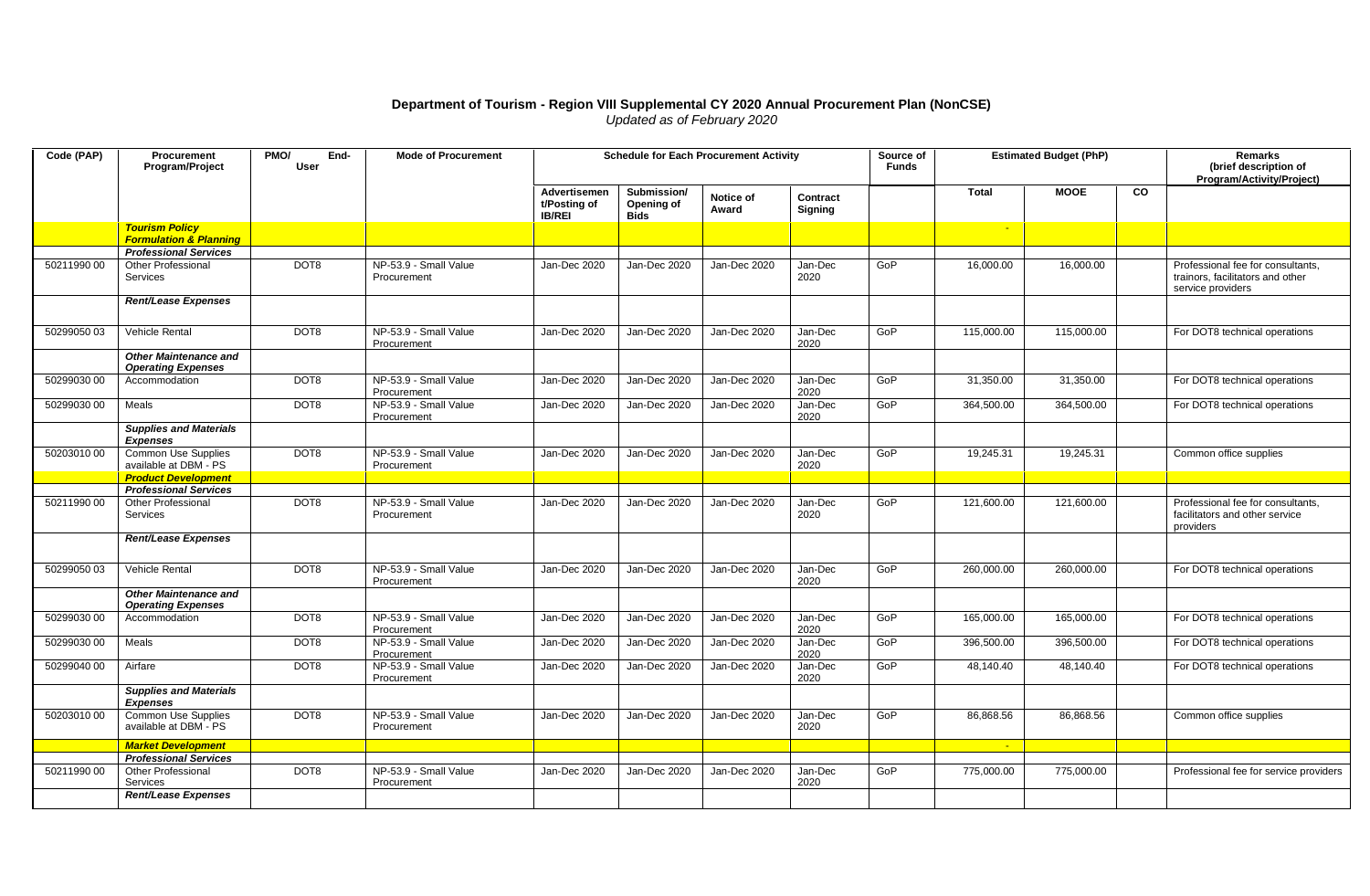| 50299050 01 | Venue/ Booth Space<br>Rental                              | DOT8 | NP-53.9 - Small Value<br>Procurement | Jan-Dec 2020 | Jan-Dec 2020 | Jan-Dec 2020 | Jan-Dec<br>2020 | GoP | 39,000.00  | 39,000.00  | Travel and trade shows booth rental               |
|-------------|-----------------------------------------------------------|------|--------------------------------------|--------------|--------------|--------------|-----------------|-----|------------|------------|---------------------------------------------------|
| 50299050 03 | <b>Vehicle Rental</b>                                     | DOT8 | NP-53.9 - Small Value<br>Procurement | Jan-Dec 2020 | Jan-Dec 2020 | Jan-Dec 2020 | Jan-Dec<br>2020 | GoP | 348,500.00 | 348,500.00 | For DOT8 technical operations                     |
|             | <b>Other Maintenance and</b><br><b>Operating Expenses</b> |      |                                      |              |              |              |                 |     |            |            |                                                   |
| 50299020 00 | Printing and Publication<br>Expenses                      | DOT8 | NP-53.9 - Small Value<br>Procurement | Jan-Dec 2020 | Jan-Dec 2020 | Jan-Dec 2020 | Jan-Dec<br>2020 | GoP | 187,675.00 | 187,675.00 | Printing services                                 |
| 50299030 00 | Accommodation                                             | DOT8 | NP-53.9 - Small Value<br>Procurement | Jan-Dec 2020 | Jan-Dec 2020 | Jan-Dec 2020 | Jan-Dec<br>2020 | GoP | 390,980.00 | 390,980.00 | For DOT8 technical operations                     |
| 50299030 00 | Meals                                                     | DOT8 | NP-53.9 - Small Value<br>Procurement | Jan-Dec 2020 | Jan-Dec 2020 | Jan-Dec 2020 | Jan-Dec<br>2020 | GoP | 231,575.50 | 231,575.50 | For DOT8 technical operations                     |
| 50299040 00 | Airfare                                                   | DOT8 | NP-53.9 - Small Value<br>Procurement | Jan-Dec 2020 | Jan-Dec 2020 | Jan-Dec 2020 | Jan-Dec<br>2020 | GoP | 228,000.00 | 228,000.00 | For DOT8 technical operations                     |
|             | <b>Supplies and Materials</b><br><b>Expenses</b>          |      |                                      |              |              |              |                 |     |            |            |                                                   |
| 50203010 00 | Common Use Supplies<br>available at DBM - PS              | DOT8 | NP-53.9 - Small Value<br>Procurement | Jan-Dec 2020 | Jan-Dec 2020 | Jan-Dec 2020 | Jan-Dec<br>2020 | GoP | 89,587.61  | 89,587.61  | Common office supplies                            |
|             | <b>Inventory Held for</b><br><b>Distribution</b>          |      |                                      |              |              |              |                 |     |            |            |                                                   |
| 10402990 00 | Other Supplies and<br>Materials for Distribution          | DOT8 | NP-53.9 - Small Value<br>Procurement | Jan-Dec 2020 | Jan-Dec 2020 | Jan-Dec 2020 | Jan-Dec<br>2020 | GoP | 540,640.87 | 540,640.87 | Tokens, giveaways, other marketing<br>collaterals |
|             | <b>Industry Manpower</b><br><b>Development</b>            |      |                                      |              |              |              |                 |     |            |            |                                                   |
|             | <b>Professional Services</b>                              |      |                                      |              |              |              |                 |     |            |            |                                                   |
| 5021199000  | <b>Other Professional</b><br>Services                     | DOT8 | NP-53.9 - Small Value<br>Procurement | Jan-Dec 2020 | Jan-Dec 2020 | Jan-Dec 2020 | Jan-Dec<br>2020 | GoP | 352,200.00 | 352,200.00 | Professional fee for trainors and<br>facilitators |
|             | <b>Rent/Lease Expenses</b>                                |      |                                      |              |              |              |                 |     |            |            |                                                   |
| 50299050 03 | Vehicle Rental                                            | DOT8 | NP-53.9 - Small Value<br>Procurement | Jan-Dec 2020 | Jan-Dec 2020 | Jan-Dec 2020 | Jan-Dec<br>2020 | GoP | 33,372.00  | 33,372.00  | For DOT8 technical operations                     |
|             | <b>Other Maintenance and</b><br><b>Operating Expenses</b> |      |                                      |              |              |              |                 |     |            |            |                                                   |
| 50299030 00 | Accommodation                                             | DOT8 | NP-53.9 - Small Value<br>Procurement | Jan-Dec 2020 | Jan-Dec 2020 | Jan-Dec 2020 | Jan-Dec<br>2020 | GoP | 54,000.00  | 54,000.00  | For DOT8 technical operations                     |
| 50299030 00 | Meals                                                     | DOT8 | NP-53.9 - Small Value<br>Procurement | Jan-Dec 2020 | Jan-Dec 2020 | Jan-Dec 2020 | Jan-Dec<br>2020 | GoP | 486,000.00 | 486,000.00 | For DOT8 technical operations                     |
| 50299040 00 | Airfare                                                   | DOT8 | NP-53.9 - Small Value<br>Procurement | Jan-Dec 2020 | Jan-Dec 2020 | Jan-Dec 2020 | Jan-Dec<br>2020 | GoP | 63,991.20  | 63,991.20  | For DOT8 technical operations                     |
|             | <b>Supplies and Materials</b><br><b>Expenses</b>          |      |                                      |              |              |              |                 |     |            |            |                                                   |
| 50203010 00 | <b>Common Use Supplies</b><br>available at DBM - PS       | DOT8 | NP-53.9 - Small Value<br>Procurement | Jan-Dec 2020 | Jan-Dec 2020 | Jan-Dec 2020 | Jan-Dec<br>2020 | GoP | 39,500.00  | 39,500.00  | Common office supplies                            |
|             | <b>Tourism Standards &amp;</b><br><b>Regulation</b>       |      |                                      |              |              |              |                 |     |            |            |                                                   |
|             | <b>Professional Services</b>                              |      |                                      |              |              |              |                 |     |            |            |                                                   |
| 50211990 00 | <b>Other Professional</b><br>Services                     | DOT8 | NP-53.9 - Small Value<br>Procurement | Jan-Dec 2020 | Jan-Dec 2020 | Jan-Dec 2020 | Jan-Dec<br>2020 | GoP | 19,200.00  | 19,200.00  | Professional fee for trainors and<br>facilitators |
|             | Rent/Lease Expenses                                       |      |                                      |              |              |              |                 |     |            |            |                                                   |
| 50299050 03 | Vehicle Rental                                            | DOT8 | NP-53.9 - Small Value<br>Procurement | Jan-Dec 2020 | Jan-Dec 2020 | Jan-Dec 2020 | Jan-Dec<br>2020 | GoP | 254,000.00 | 254,000.00 | For DOT8 technical operations                     |
|             | <b>Other Maintenance and</b><br><b>Operating Expenses</b> |      |                                      |              |              |              |                 |     |            |            |                                                   |
| 50299030 00 | Accommodation                                             | DOT8 | NP-53.9 - Small Value<br>Procurement | Jan-Dec 2020 | Jan-Dec 2020 | Jan-Dec 2020 | Jan-Dec<br>2020 | GoP | 114,200.00 | 114,200.00 | For DOT8 technical operations                     |
| 50299030 00 | Meals                                                     | DOT8 | NP-53.9 - Small Value<br>Procurement | Jan-Dec 2020 | Jan-Dec 2020 | Jan-Dec 2020 | Jan-Dec<br>2020 | GoP | 187,800.00 | 187,800.00 | For DOT8 technical operations                     |
| 50299040 00 | Airfare                                                   | DOT8 | NP-53.9 - Small Value<br>Procurement | Jan-Dec 2020 | Jan-Dec 2020 | Jan-Dec 2020 | Jan-Dec<br>2020 | GoP | 50,000.00  | 30,800.00  | For DOT8 technical operations                     |